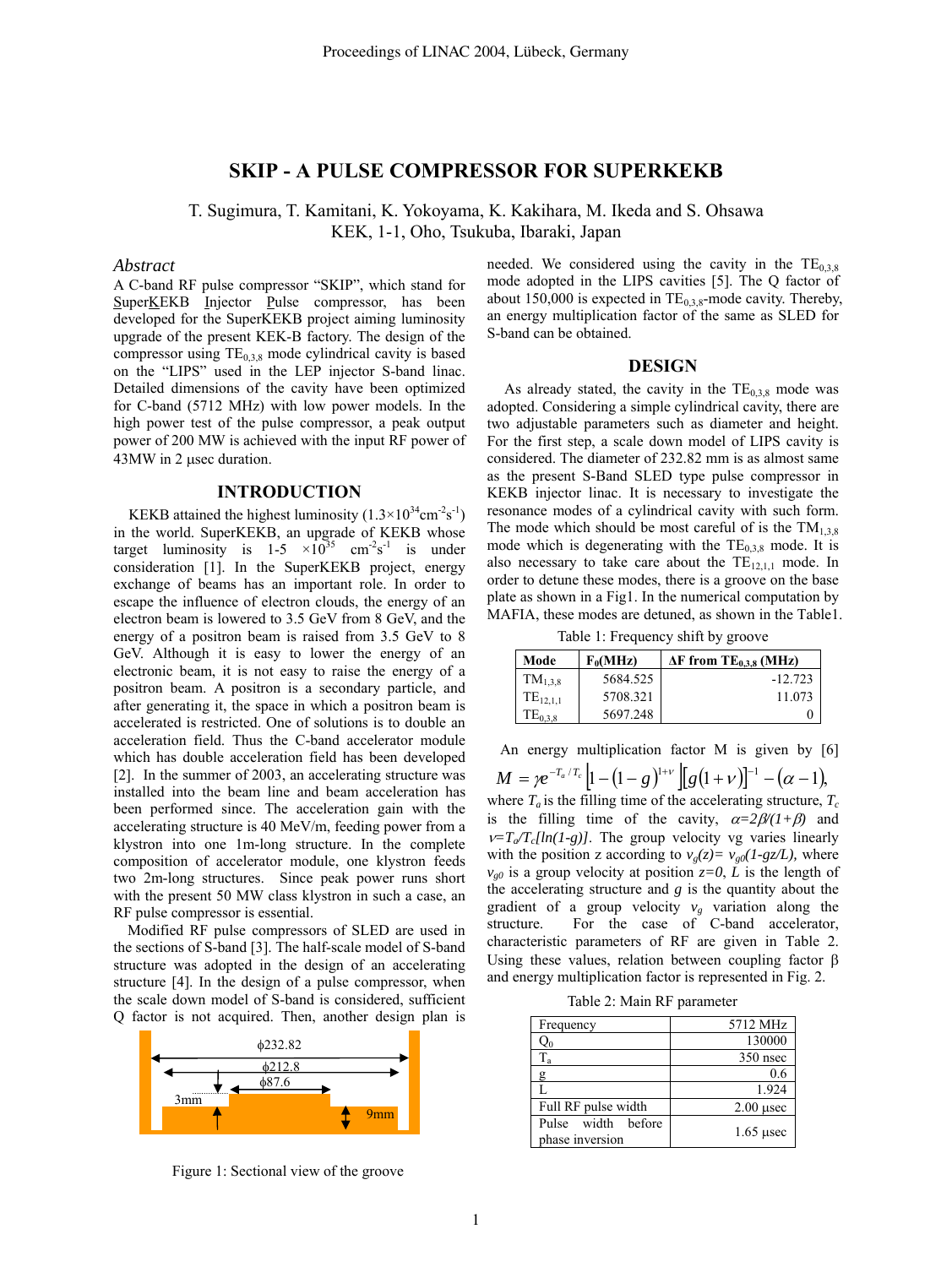

Figure 2: Energy multiplication factor as a function of coupling factor β.



Figure 3: Measured coupling factor β as a function of position of short plane when the diameter of hole is 18.8 mm.

#### **COLD MODEL**

In order to determine the dimensions of the compressor, a cold model was manufactured and RF measurement was performed. Using the cold model, cavity length was determined so that the resonant frequency becomes 5712 MHz. +1mm of cavity length is equivalent to -8.7 MHz on frequency.

The cavity is coupled to the waveguide through two holes on the sidewall of waveguide. They are half wave length away from each other. Figure 3 shows a relation between β and position of short plane. The position of a short plane is optimized in order to maximize β and is about 3/4 wave length, which corresponds to the plunger position of 61.3 mm, off the one of coupling holes.

Figure 4 shows relations between β and Diameter of coupling hole computed by MAFIA. Three coupling plate with different thickness were prepared based on the relations, and each β and Q factor was measured with changing a diameter of the holes. Figure 5 shows a relation between the length of coupling hole and β. Although the tendency of an actual measurement result suited the calculation result, some absolute values had shifted. The diameter and length were determined by cold-model measurements to be 18.8mm and 6mm, respectively. Under these conditions, unloaded Q factor is 148000. Figure 6 shows that there are 8 resonances near 5712 MHz. By bead perturbation measurement of a field

inside the cavity in the radial and longitudinal directions, it turns out that the number of nodes of the resonance "e" is consistent with the  $TE_{0,3,8}$  mode as expected.



Figure 4: Calculated coupling factor β as a function of diameter of coupling hole.



Length of Coupling Hole [mm]

Figure 5: Measured coupling factor β as a function of length of coupling hole when the diameter of hole is 18.8 mm.



Figure 6: Reflection from the cavity  $(S_{11})$ . There are 8 resonances near 5712 MHz.

## **HOT VERSION**

The first product is manufactured based on the dimensions determined with the cold model. However, unloaded Q value and  $β$  were smaller than those of the cold model. It is expected to come from the difference in